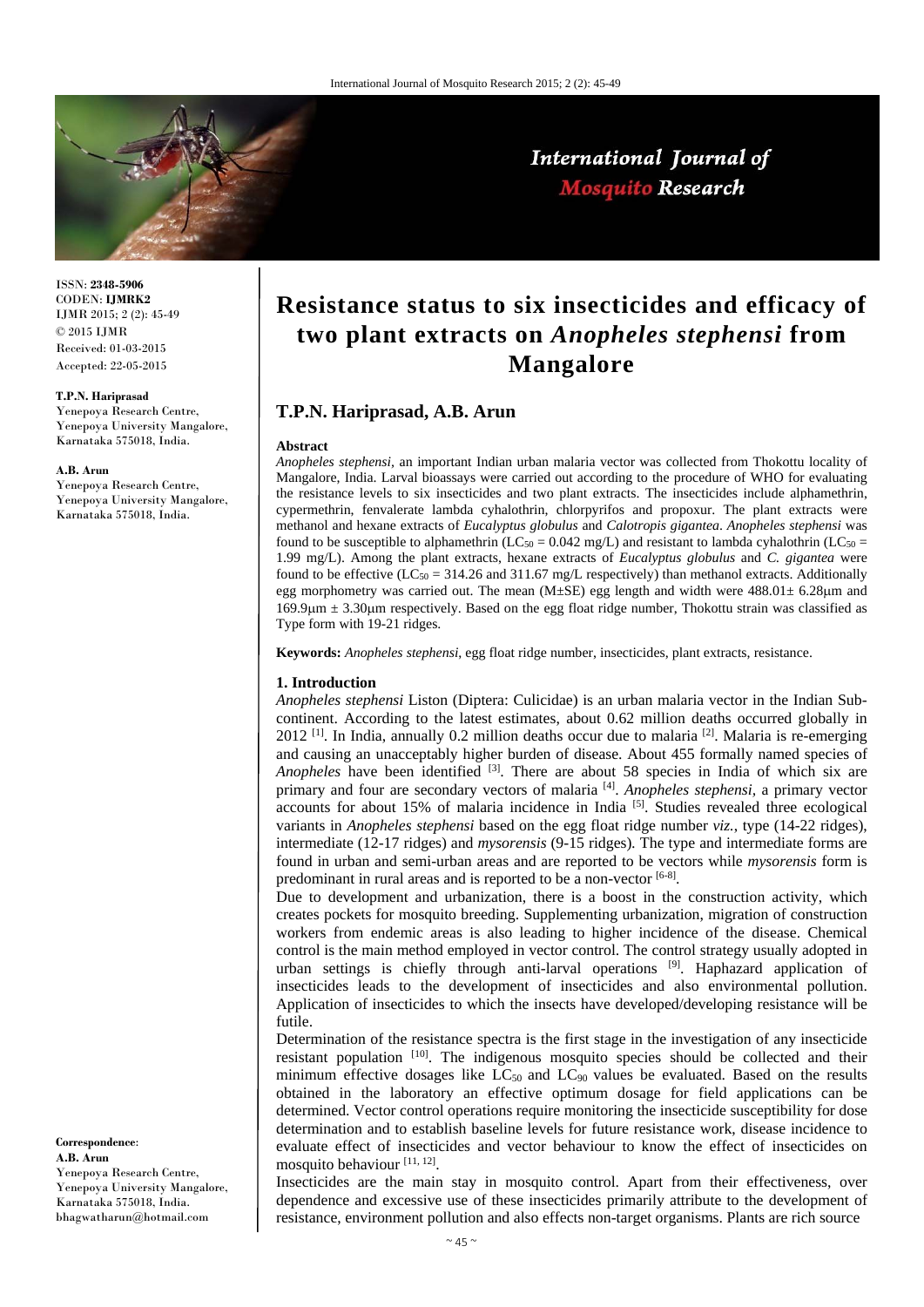of alternative agents for control of mosquitoes, because they possess bioactive chemicals, which act against number of species including specific target-insects and are eco-friendly [13].

Members of the plant families - Solanaceae, Asteraceae, Cladophoraceae, Labiatae, Meliaceae, Oocystaceae and Rutaceae have various types of larval, adulticidal or repellent activities against different species of mosquitoes [14]. Conventional insecticides which are based on a single active ingredient, plant derived insecticides comprise botanical blends of chemical compounds which act collectively on both behavioural and physiological processes. Thus there is very little chance of pests developing resistance to such substances. Identifying bio-insecticides that are efficient, as well as being suitable and adaptive to ecological conditions, is imperative for continued effective vector control management [15]. About 1,200 plant species with potential insecticidal activity  $[16]$  and about 344 plant species with mosquitocidal activity  $[13]$  have been reported.

The aim of the present work was to study the resistance status of *Anopheles stephensi* from Mangalore to various insecticides and plant extracts.

## **2. Materials and methods**

#### **2.1** *Anopheles stephensi* **maintenance.**

*Anopheles stephensi* was collected from Thokottu locality of Mangalore, India (12.8177 °N, 74.8591°E) as larvae from construction sites (Fig. 1A and B). The colony was maintained in the insectary according to the procedure of Shetty  $[17]$ . The larvae were reared in white enamel pans containing filtered tap water and were fed with powdered yeast tablets on regular schedule throughout the larval period. To avoid scum formation, water in the pan was changed every day. Following pupation, the pupae were transferred into wide mouthed bottles and emerged adults were released into cages. The adult mosquitoes were maintained in cages made of iron frames and covered with mosquito net. Adults were fed with 10% sucrose solution soaked in sterilized cotton. The females were provided blood meal on restrained mice five days after their emergence. Plastic cups filled with water and lined with filter paper were placed inside the cage for oviposition. The gravid females laid eggs 48 hours after taking blood meal. The eggs were kept for 72 hours to ensure complete hatching. The larvae hatched were reared in enamel pans and fed with powdered yeast tablets. These stocks were maintained at  $25^{\circ} \pm 1^{\circ}$ C with  $75 \pm 5\%$  relative humidity and 10:14 hours light and dark periods per day.

## **2.2 Insecticides and Plant extracts**

Six insecticides were used in the present study. One organophosphate - chlorpyrifos (94% TC), a carbamate – propoxur (Baygon- 2% E.C) and four synthetic pyrethroids alphamethrin (97.6% TC), cypermethrin (93.3% TC), fenvalerate (94% TC) and lambda cyhalothrin (88.9% TC) procured from Tata Rallis India Limited were used. The different test concentrations (mg/L) for five insecticides were prepared in denatured alcohol (98 mL of absolute alcohol + 2 mL ethyl methyl ketone) except for propoxur which were prepared in water.

Plant extracts used were methanol and hexane extracts of *Eucalyptus globulus* Labill, 1799 (Family: Myrtaceae) and *Calotropis gigantea* (L.) W.T. Aiton 1811 (Family: Apocynaceae). The leaves of the plants were collected from Mangalore University campus (12.8158° N, 74.9241° E). The

leaves were thoroughly cleaned and shade dried. The dry leaves were powdered using electrical blender. The plant material was extracted in methanol and hexane (60 to 70  $^{\circ}$ C) for 24 hours using soxhlet apparatus. The residue was collected and stock solution was prepared by dissolving 1gm in 100 ml of acetone and dimethyl sulfoxide DMSO (1:1). Various concentrations for larval bioassay were prepared from the stock by serial dilution.

## **2.3 Larval Bioassays**

Susceptibility tests were carried out according to the procedure of WHO <sup>[18]</sup>. Twenty-five late third instar larvae were transferred into a glass bottle containing the test concentration (249 mL of dechlorinated tap water + 1 mL stock concentration) each, with four replicates. A control was setup with 25 larvae and 1 mL of denatured alcohol/water/1:1 acetone and DMSO in 249 mL water.

## **2.4 Data analysis**

 $LC_{50}$  and  $LC_{90}$  were calculated by subjecting dosage mortality data to probit analysis [19]. The number of dead larvae was counted 24 hours post exposure. Percent mortality was calculated for each test. Mortality data from bioassays were corrected by natural control mortality using Abbott's formula  $[20]$  if more than 5-20% larval mortality occurred in the control.

$$
% mortality = \frac{Na. of dead tarvas}{Total runbstr of tarwas} \; X \; 100
$$

Abbott's formula for corrected mortality,

\n**Corrected mortality = 
$$
\frac{\%Test\ mortality - \% Control\ mortality}{100 - \% Control\ mortality}
$$**

## **2.5 Egg float ridge number**

The fresh eggs (un-hatched) laid by the blood fed adult female were placed under the microscope along with filter paper, which was lined for oviposition, for counting the egg float ridge number. The ridges on the egg float were counted under 10X magnification using Motic BA310 Trinocular microscope and analyzed by using Motic Image Plus 2.0 software. Based on the number of ridges on the egg floats, the strain would be grouped either as type (14-22 ridges), intermediate (12-17 ridges) or *mysorensis* (9-15 ridges)  $[7, 8]$ .

## **3. Results and Discussion**

The collection sites of *Anopheles stephensi* from Thokottu, Mangalore are presented in Fig 1A and B. The results of the resistance levels to chemical insecticides (Table 1 and Fig 2) and plant extracts (Table 1 and Fig 3) are presented.

The  $LC_{50}$  values for different insecticides ranged from 0.0421 mg/L to 1.995 mg/L and  $LC_{90}$  values ranged from 0.2296 to 4.4218 mg/L. The least  $LC_{50}$  (0.0421 mg/L) and  $LC_{90}$  (0.2296) were found against alphamethrin and the highest  $LC_{50}$  (1.995) mg/L) and LC90 (4.4218 mg/L) were found against lambda cyhalothrin. The  $LC_{50}$  and  $LC_{90}$  values for methanol extract of *Eucalyptus globulus* were 372.2 mg/L and 944.2 mg/L while for hexane extract were 314.26 mg/L and 504.54 mg/L respectively. Similarly the  $LC_{50}$  and  $LC_{90}$  values for methanol extract of *Calotropis gigantea* were 508.04 mg/L and 823.75 mg/L while for hexane extract were 311.67 mg/L and 784.15 mg/L. Among the studied insecticides, *Anopheles stephensi*  was found susceptible to alphamethrin, followed by chlorpyrifos and propoxur while resistant to lambda cyhalothrin followed by fenvelarate and cypermethrin. Among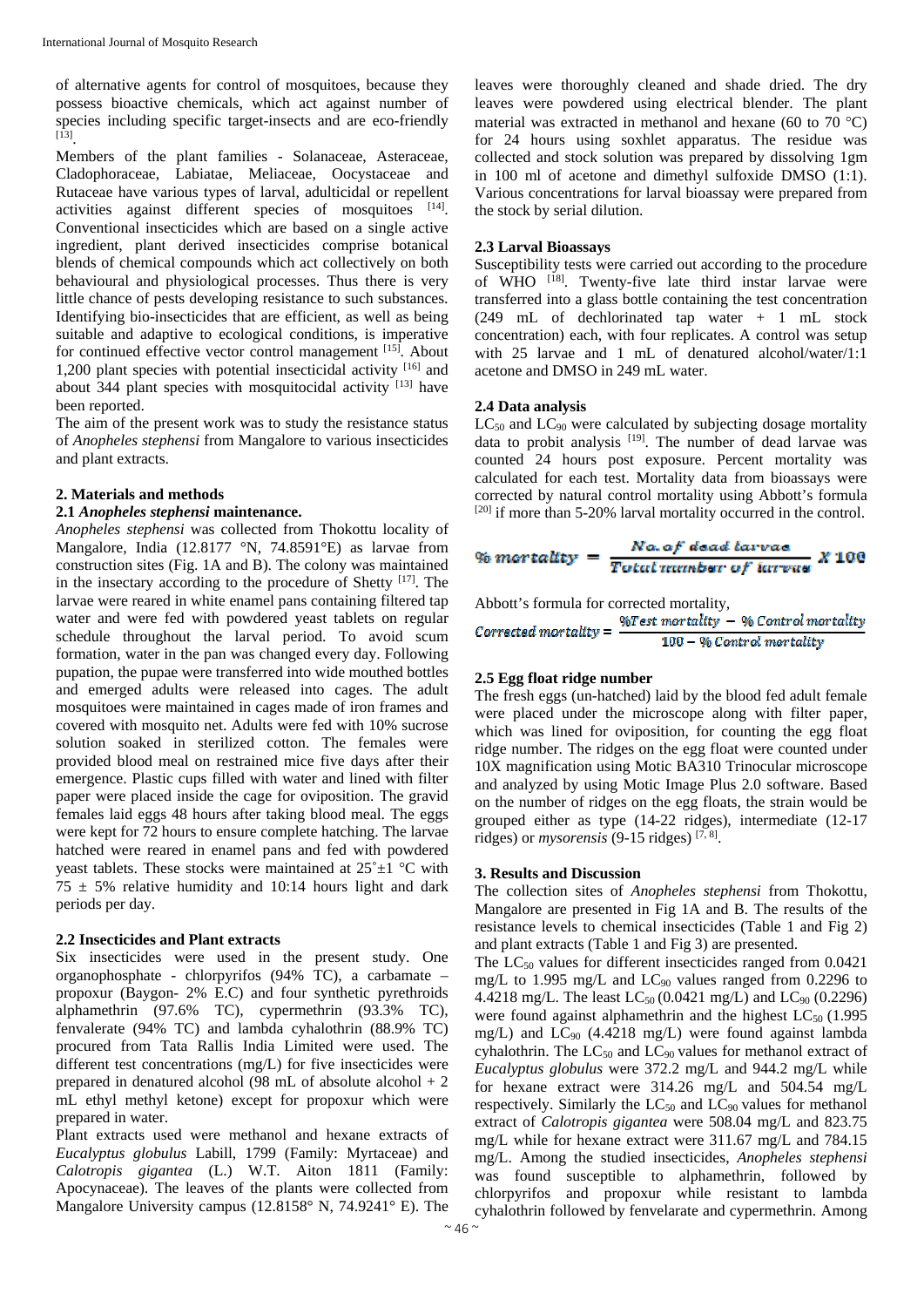the plant extracts, *Anopheles stephensi* was susceptible to hexane extracts of both *Eucalyptus globulus* and *Calotropis gigantea* and while tolerable to both the methanol extracts. Chi-squire values  $(P<0.05)$  for all the insecticides and plant extracts were found to be non-significant.

Resistance studies on *Anopheles stephensi* have been carried out for various insecticides including fenthion, temephos, propoxur, deltamethrin and lambdacyhalothrin [21] and for different solvent extracts of *Eucalyptus globulus* and *Centella asiatica* [22]. Their results indicated high resistance to propoxur and susceptible to hexane extracts. Susceptibility status of *Anopheles stephensi* from Mangalore showed resistance to malathion, tolerance to deltamethrin, cyfluthrin, alphacypermethrin but was susceptible to DDT, lambdacyhalothrin and permethrin [9]. Studies on resistance to various insecticides on *Anopheles stephensi* from different parts of India showed mixed results owing to geographical variations [23-27]. Larvae of *Anopheles stephensi* and *Anopheles subpictus* were found to be tolerant to chlorpyrifos (0.025 mg/l) from Gujarat and Rajasthan, India <sup>[28]</sup>.

Insecticide treatment has been in wide use and is currently indispensable for its control in almost all crops and public health programmes, especially in vector control programmes. The rational use of insecticides largely depends on a broad knowledge of the susceptibility and irritability levels of malaria vectors. This knowledge enables us to take all necessary precautions to prevent the occurrence of resistance and to prepare in advance a plan for coping with it at the early stages of its development in the field  $[29]$ . The first step is to asses trends in frequency of resistance gene/s by means of susceptibility tests and to investigate the efficacy of insecticides by bioassays. The most effective insecticides possible giving 100% kill should be used in rotation in vector control programmes <sup>[30]</sup>. Application of inappropriate insecticides without understanding the prevailing resistance mechanisms may lead to control failure. Hence, periodic monitoring of insecticide resistance status is an important criterion in vector control programmes [21].

sIn the present study, hexane extracts of the plants, *Eucalyptus globules* and *Calotropis gigantea* were more effective than methanol extracts. The hexane extracts of *Eucalyptus globules* (LC<sub>50</sub>: 192.8 mg/L and LC<sub>90</sub>: 827 mg/L) was found to be effective over methanol extract (889.6 and 2655.1 mg/L) on *Anopheles stephensi* from Bangalore [22]. Larvicidal potential of essential oils extracted from the *Eucalyptus* species on mosquito vectors have been carried out [31-36]. The larvicidal activity *Calotropis procera* latex was reported for the first time by Giridhar *et al.*  $[37]$ . In the present study, the observed  $LC_{50}$ for methanol extract of *Calotropis gigantea* was 508.04 mg/L while some studies reported much less  $LC_{50}$  values; 155.49 mg/L on *Anopheles stephensi* [38], 351.43 mg/L on *Aedes* 

*aegypti* [39] from India and 109.71 mg/L of *Calotropis procera* from Iran <sup>[40]</sup>. The observed variations in tolerance may to plant extracts may be by the intervention of biological and genetic factors [22].

It has been shown that the extraction of active biochemical from plants depends upon the polarity of the solvents used. The insects feed on the secondary metabolites (plant extracts) potentially encountering toxic substances with relatively nonspecific effects on a wide range of molecular targets. These targets range from proteins (enzymes, receptors, signaling molecules, ion-channels and structural proteins), nucleic acids, biomembranes, and other cellular components [41]. This in turn, affects insect physiology in many different ways and at various receptor sites such as inhibition of acetylcholinesterase (by essential oils), GABA-gated chloride channel (by thymol), sodium and potassium ion exchange disruption (by pyrethrin) and inhibition of cellular respiration (by rotenone), inhibition of acetylcholinesterase activity  $(AChE)^{[41, 42]}$ .

The egg morphometry of the Thokottu strain of *Anopheles stephensi* showed the following details. The mean (M±SE) egg length and width were  $488.01 \pm 6.28$  µm and  $169.9$  µm  $\pm 3.30$ m respectively. Based on the egg float ridge number, the strain was classified as Type form with 19-21 ridges (20.13  $\pm$ 0.137).

*Anopheles stephensi* was classified as Type form and *mysorensis* basis on the differences in egg length, width and number of ridges on the egg-float [43]. Later *Anopheles stephensi* was classified under three ecological variants, type form, intermediate and *mysorensis* based on the egg float ridge number. Type form and intermediate forms were predominant in urban and semi-urban areas which were reported to be vectors while *mysorensis* form is predominant in rural areas and was determined as a non-vector  $[43, 7, 8]$ . Classification of the vector into ecological variants has a propounding effect on disease transmission  $[8]$ . The result of the present study is in accordance with the earlier reports where type form was found from semi-urban area.

# **3.1 Tables and Figures**



**Fig 1:** A and B. Collection sites of *Anopheles stephensi* from Thokottu, Mangalore

A: Construction site where water was poured for curing

B: Cement well rings where water was filled for storing/curing

**Table 1:** LC50, LC90 and Regression co-efficient of different insecticides on Thokottu strain of *Anopheles stephensi* 

| <b>Insecticides / Plant extract</b> | Class of the insecticide / Extract | $LC_{50}$ | $LC_{90}$ | <b>Regression Equation</b> |       |       | d.f. |
|-------------------------------------|------------------------------------|-----------|-----------|----------------------------|-------|-------|------|
| Chlorpyrifos (CLP)                  | Organophosphate                    | 0.1921    | 1.0216    | $y = 1.763x + 0.972$       | 0.963 | 2.306 |      |
| Propoxur (PPX)                      | Carbamate                          | 0.2395    | 0.4166    | $y = 5.324x - 2.344$       | 0.914 | 4.761 |      |
| Alphamethrin (APM)                  | Synthetic pyrethroids              | 0.0421    | 0.2296    | $y = 1.737x + 0.441$       | 0.991 | 1.102 |      |
| Cypermethrin (CPM)                  |                                    | 0.2543    | 2.8999    | $y = 1.210x + 2.087$       | 0.965 | 2.386 |      |
| Fenvelarate (FVR)                   |                                    | .2984     | 3.6453    | $y = 2.855x - 1.034$       | 0.964 | 0.974 |      |
| Lambda cyhalothrin (LCT)            |                                    | .9950     | 4.4218    | $y = 3.703x + 0.186$       | 0.978 | 0.926 |      |
| Eucalyptus globulus (EGM)           | Methanol extract                   | 372.20    | 944.20    | $y = 3.166x - 3.140$       | 0.986 | 0.494 |      |
| Eucalyptus globulus (EGH)           | Hexane extract                     | 314.26    | 504.54    | $v = 6.226x - 10.54$       | 0.989 | 0.183 |      |
| Calotropis gigantea (CGM)           | Methanol extract                   | 508.04    | 823.75    | $v = 6.098x - 11.50$       | 0.995 | 0.137 |      |
| Calotropis gigantea (CGH)           | Hexane extract                     | 311.67    | 784.15    | $y = 3.194x - 2.965$       | 0.966 | 0.867 |      |

 $* =$  non significant at P<0.05.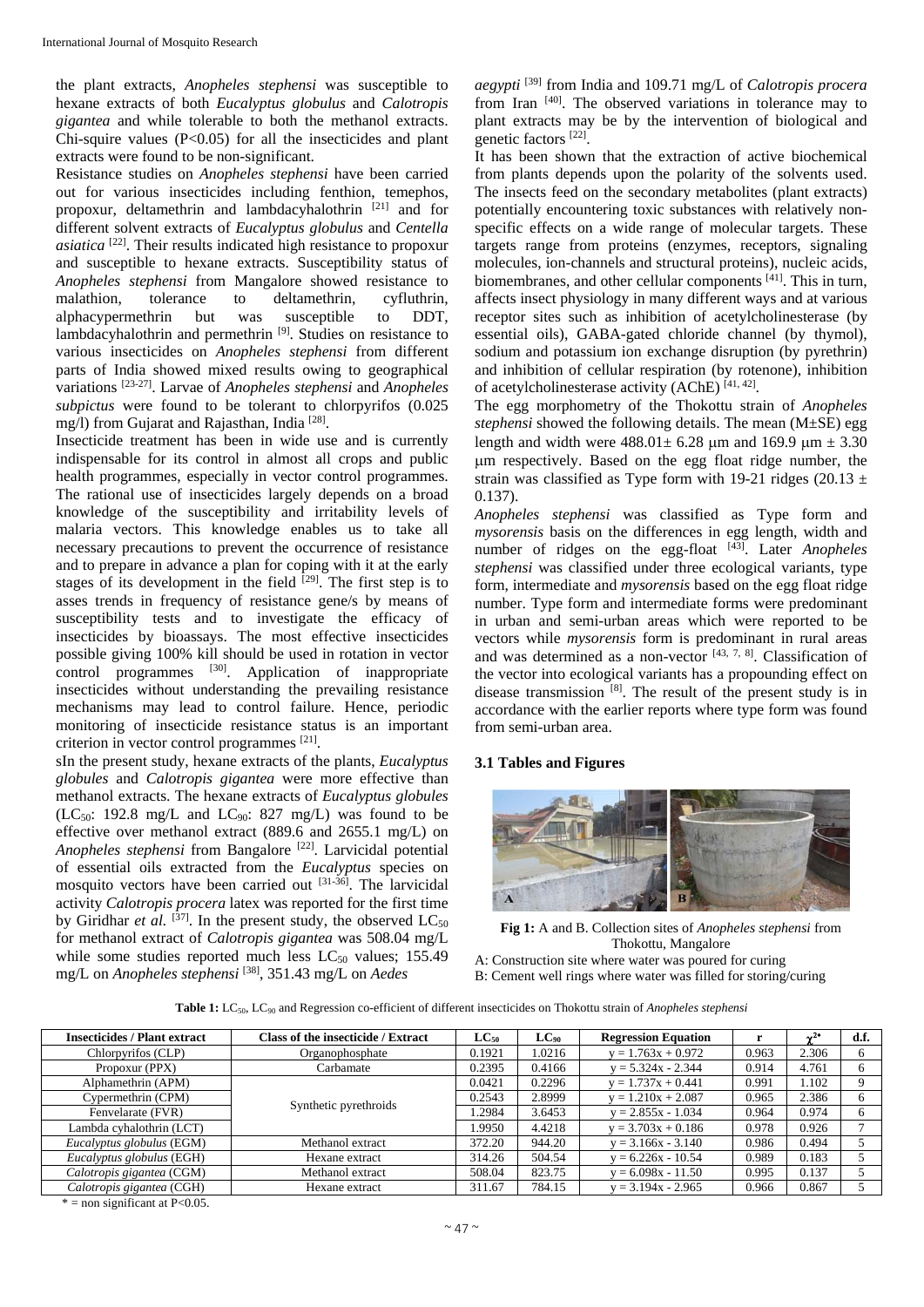

**Fig 2:** Resistance levels *of Anopheles stephensi* to different insecticides





**Fig 3:** Resistance levels *of Anopheles stephensi* to different plant extracts

EGM = *Eucalyptus globulus* methanol extract; EGH =*Eucalyptus globulus* hexane extract

CGM = *Calotropis gigantea* methanol extract; CGH =*Calotropis gigantea* hexane extract

## **4. Conclusions**

*Anopheles stephensi* from Thokottu, Mangalore was found to be susceptible to alphamethrin and resistant to lambda cyhalothrin. The hexane extracts of *Eucalyptus globulus* and *Calotropis gigantea* showed potential for control. Rotation of insecticides or sub-lethal doses which do not kill the vectors but reduce the fertility substantially can also be considered for effective control. This study provides preliminary information regarding insecticide resistance status of *Anopheles stephensi* subsequent biochemical and molecular investigations into the mechanisms of resistance will be carried out.

## **5. Acknowledgments**

The authors HP and A.B.A thank Yenepoya University for financial support and providing facilities for the present study.

## **6. References**

- 1. World Health Organization. Fact sheet no. 94, 2014. http://www.who.int/mediacentre/factsheets/fs094/en/
- 2. Dhingra N, Jha P, Sharma VP, Cohen AA, Jotkar RM, Rodriguez PS *et al.* Adult and child malaria mortality in India: a nationally representative mortality survey. Lancet 2010; 376:1768-1774.
- 3. Harbach RE. The Culicidae (Diptera): a review of taxonomy, classification and phylogeny. Zootaxa 2007; 1668:591-638.
- 4. Nagpal BN, Sharma VP. Indian Anophelines. Oxford &

IBH Publishing Co. Pvt. Ltd, New Delhi, 1995, 415.

- 5. Shetty NJ. The genetic control of *Anopheles stephensi* a malaria mosquito, In Proceedings of Trends in malaria and vaccine research, the current Indian scenario, the second Dorabji Tata symposium. Ed Ragunath D, Nayak R, Tata McGraw Hill, New Delhi, 2002a, 44-79.
- 6. Rao BA, Sweet WC, Subba Rao AM. Ova measurements of *Anopheles stephensi* type and *Anopheles stephensi* var. *mysorensis*. Journal of the Malaria Institute of India 1938; 1:261-266.
- 7. Subbarao SK, Vasantha K, Adak T, Sharma VP, Curtis CF. Egg-float ridge number in *Anopheles stephensi*: ecological variation and genetic analysis. Medical and Veterinary Entomology 1987; 1:265-271.
- 8. Shetty NJ, Madhyastha AD, Ghosh C, Rajashree BH. Egg float ridge number in *Anopheles stephensi*: Ecological Variation. Journal of Parasitic Diseases 1999; 23(1):45- 48.
- 9. Tiwari S, Gosh SK, Pojha V, Dash AP, Raghavendra K. Reduced susceptibility to selected synthetic pyrethroids in urban malaria vector *Anopheles stephensi*: a case study in Mangalore city, South India. Malaria Journal 2010; 9:179 doi: 10.1186/1475-2875-9-179.
- 10. Hemingway J. Genetics and biochemistry of insecticide resistance in Anophelines. Ph. D Thesis. University of London, 1981, 310.
- 11. World Health Organization. Instruction for determining susceptibility or resistance of mosquito larvae to insecticides. WHO/VBC 1981; 81:807.
- 12. National Research Council Report. Strategies and tactics for management, In Pesticide resistance. The Academy, Washington, 1986, 471.
- 13. Sukumar K, Perich MJ, Boobar LR. Botanical derivatives in mosquito control: a review. Journal of American Mosquito Control Association 1991; 7:210-237.
- 14. Shaalan EAS, Canyonb D, Younesc MWF, Abdel-Wahaba H, Mansoura AH. A review of botanical phytochemicals with mosquitocidal potential. Environment International 2005; 3:1149-1166.
- 15. Ghosh A, Chowdhury N, Chandra G. Plant extracts as potential mosquito larvicides. Indian Journal of Medical Research 2012; 135:581-598
- 16. Roark RC. Some promising insecticidal plants. Economic Botany 1947; 1:437-445.
- 17. Shetty NJ. Chromosomal translocations and inherited semisterility in the Malaria Vector, *Anopheles fluviatilis*, James. Indian Journal of Malariology 1983; 20:45-47.
- 18. World Health Organization Guidelines for laboratory and field testing of mosquito larvicides, 2005. WHO/CDS/WHOPES/GCDPP/2005.13. Geneva, Switzerland.
- 19. Finney DJ. Probit Analysis, Edn 3, Cambridge University Press, Cambridge, 1971, 25-235.
- 20. Abbot WS. Method of computing the effectiveness of an insecticide. Economic Entomology 1925; 18:265-267.
- 21. Shetty V, Sanil D, Shetty NJ. Insecticide susceptibility status in three medically important species of mosquitoes, *Anopheles stephensi, Aedes aegypti* and *Culex quinquefasciatus,* from Bruhat Bengaluru Mahanagara Palike, Karnataka, India. Pest Management Science 2012; 69:257-267.
- 22. Nair SS, Shetty V, Shetty NJ. Relative toxicity of leaf extracts of *Eucalyptus globulus* and *Centella asiatica* against mosquito vectors *Aedes aegypti* and *Anopheles*